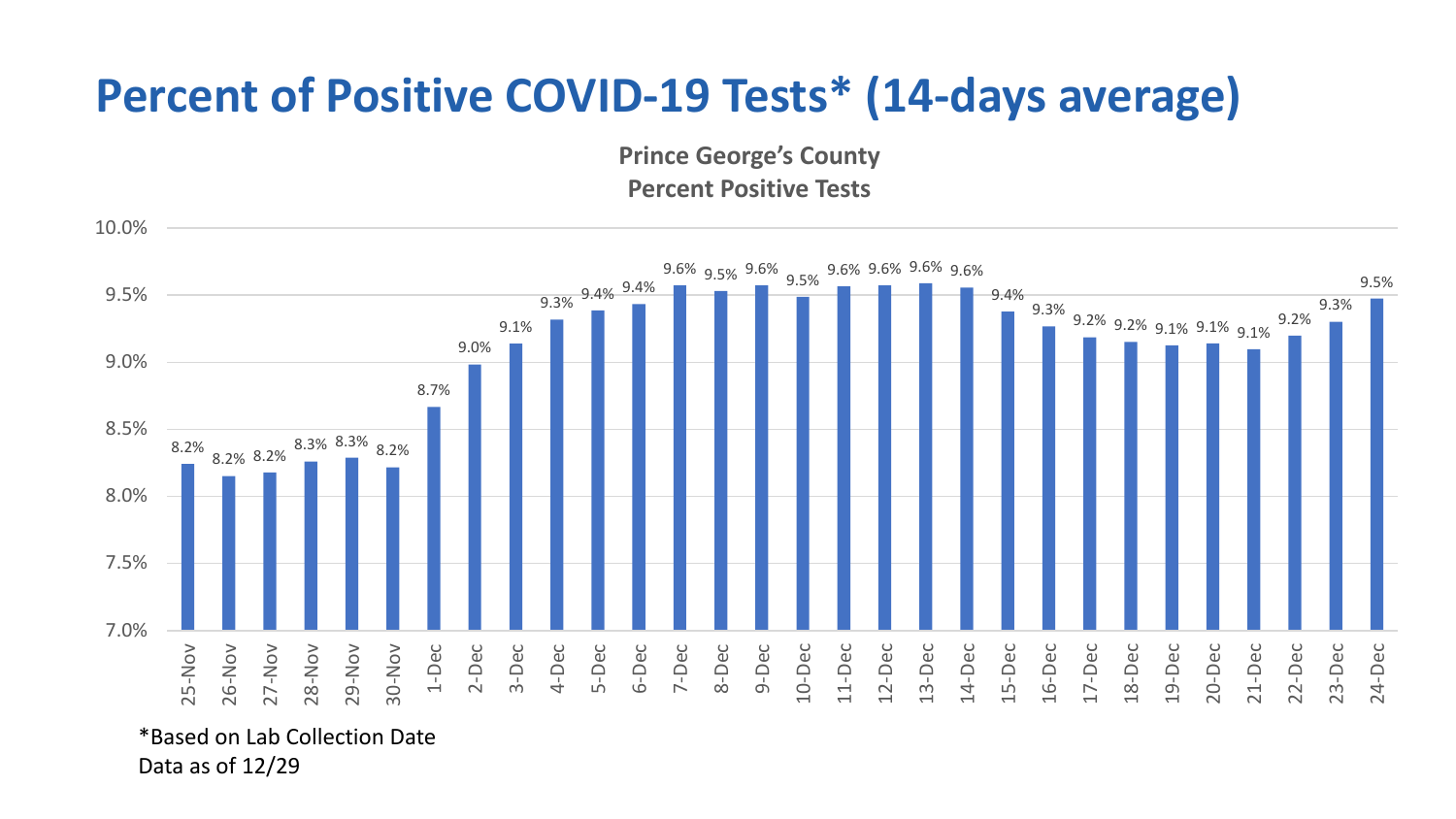## **COVID-19 Cases\* Prince George's County (14-day average)**

**Prince George's County Average New COVID-19 Cases per Day**



\*Based on Lab Collection Date Data as of 12/29